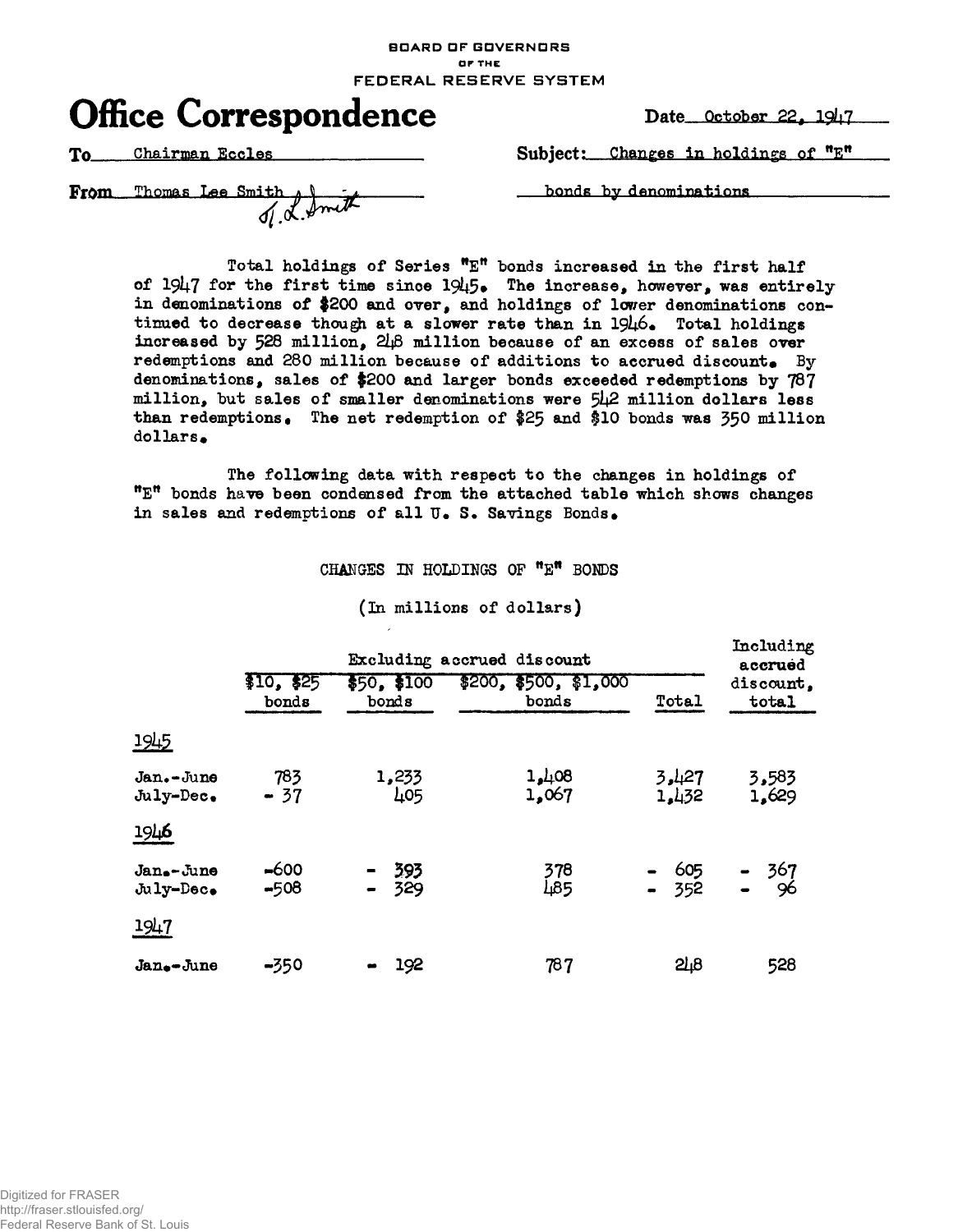As shown in the more detailed table attached, aggregate redemptions of "E" bonds increased sharply for a year after the end of the war in mid-1945, rising from 2.1 billion dollars in the first half of 1945 to  $3*0$  billion in the first half of  $19\mu6$ . At the same time, sales fell off even more rapidly, from 5.5 billion to 2.4 billion in the same two periods. As a result, aggregate holdings decreased  $\bullet$ 6 billion in the first half of 19 $\mu$ 6, or else by  $\Pi$  billion if the increase in accrued discount is added to holdings. This marks the first and also the greatest decline in "E" bond holdings that has occurred. Holdings, including accrued discount, decreased only .1 billion in the second half of  $19\mu$ 6, and then increased by .5 billion in the first half of  $1947.$ 

The improvement since the first half of 1946 is accounted for by a large reduction in the volume of redemptions, reversing the previous upward trend, which has exceeded in amount a further reduction in the volume of purchases. Redemptions decreased from 3.0 billion in the first half of 1946 to 2.0 billion in the first half of 1947, while sales were decreasing from  $2.4$  to  $2.3$  billion. The facts that redemptions are now no larger than in the first half of  $1945$  and that sales have turned upward from a low point of 2.0 billion in the second half of  $19\mu6$ , reflect the effect of a rising level of income and the elimination of many of the more transitory investors who, under the incentive of patriotism, had purchased more bonds than they could afford.

The increasing permanence of the investments in  ${}^{\text{m}}\mathbb{E}^{\text{m}}$  bonds is also shown by the decline in the proportion of redemptions to total amounts outstanding which has been in progress beginning in the last half of 1946 for all denominations of bonds. The decline in the redeemed proportion of smaller denomination bonds ( $$50$  and under) began even earlier. The redeemed proportion of the smaller denomination bonds as well as of the total of all  $\bar{m}$  bonds has fallen below the level in the first half of 1945, but the redeemed proportion of larger denomination bonds has not yet fallen below the earlier level. The estimated proportions redeemed in selected periods are as follows:

### REDEMPTIONS OF "E" BONDS AS PER CENT OF AMOUNT OUTSTANDING AT BEGINNING OF PERIOD

|                            | \$10         | \$25         | ҉\$50        | \$100      | ‡200                         | ≸500       | \$1,000    | Total      |
|----------------------------|--------------|--------------|--------------|------------|------------------------------|------------|------------|------------|
| <u> 1945 </u><br>Jan.-June | 34.6         | 15.1         | 10.5         | 5.3        | $\qquad \qquad \blacksquare$ | 3.6        | 3.5        | 8.2        |
| July-Dec.<br>1946          | 35.6         | 17.9         | 13.0         | 6.8        | $\qquad \qquad \blacksquare$ | لململة     | 4•2        | 9.9        |
| Jan.-June<br>July-Dec.     | 30.9<br>23.1 | 15.9<br>12.7 | 12.5<br>10.0 | 7.8<br>6.5 | 9.6<br>6.5                   | 5.9<br>4.9 | 5.8<br>4.7 | 9.9<br>7.9 |
| 1947<br>Jan. - June        | 18.3         | 10.2         | 8.2          | 5.6        | 7∙0                          | 4.6        | 4.5        | 6.6        |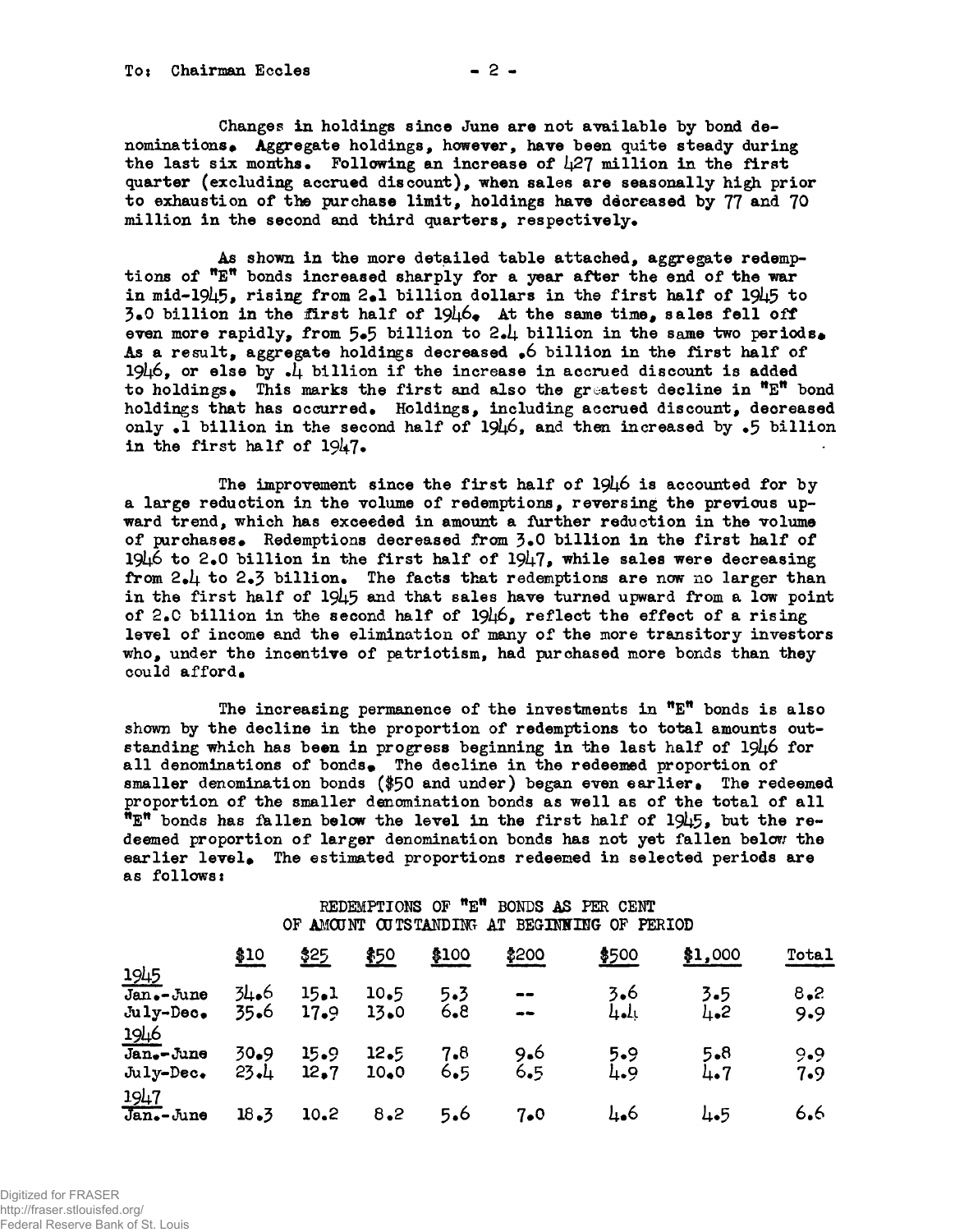# To: Chairman Eccles  $-3$  -

**The pattern of redemptions and sales of smaller denominations (\$100 or less) has differed somewhat from that of larger denominations• The peak redemptions of the smaller denomination bonds occurred in July-**December 1945 rather than in January-June 1946; and the volume of sales **of the smaller denominations has continued to decrease while that of larger denominations turned upward in July-December**

**Attachment**